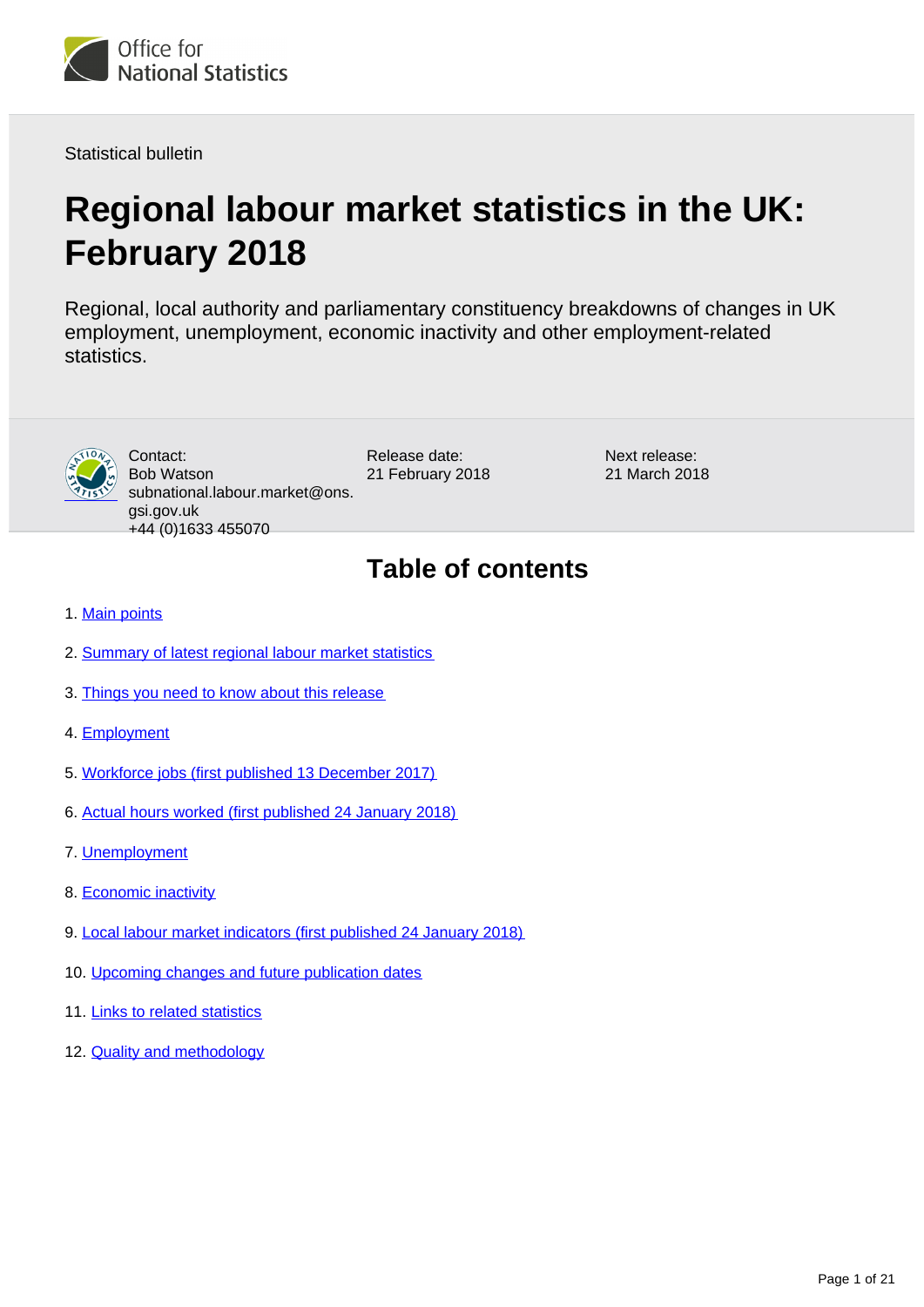## <span id="page-1-0"></span>**1 . Main points**

- For the three months ending December 2017, the highest employment rate in the UK was in the South East (79.9%) and the lowest was in Northern Ireland (68.7%).
- For the three months ending December 2017, the highest unemployment rate in the UK was in the West Midlands (5.4%) and the lowest was in the South East (3.1%).
- For the three months ending December 2017, the highest economic inactivity rate in the UK was in Northern Ireland (28.4%) and the lowest was in the South East (17.5%).
- Between June and September 2017, the largest increase in workforce jobs in the UK was in the West Midlands at 55,000, whilst the largest decrease was in Yorkshire and The Humber at 36,000.
- In September 2017, the region with the highest proportion of workforce jobs in the services sector was London at 91.2%, which has decreased by 0.7 percentage points since June 2017, whilst the East Midlands had the highest proportion of jobs in the production sector at 13.5%.
- The highest average actual weekly hours worked, for the 12 months ending September 2017, was in London at 33.6 hours and the lowest was in Yorkshire and The Humber at 31.2 hours; for full-time workers, it was highest in the East of England at 38.4 hours and for part-time workers it was highest in Scotland and Northern Ireland, both at 16.9 hours.

### <span id="page-1-1"></span>**2 . Summary of latest regional labour market statistics**

Table 1 shows the latest estimates for employment, unemployment and economic inactivity for October to December 2017 and a comparison with the previous quarter (July to September 2017). Comparing nonoverlapping periods (October to December 2017 with July to September 2017) provides a more robust short-term comparison.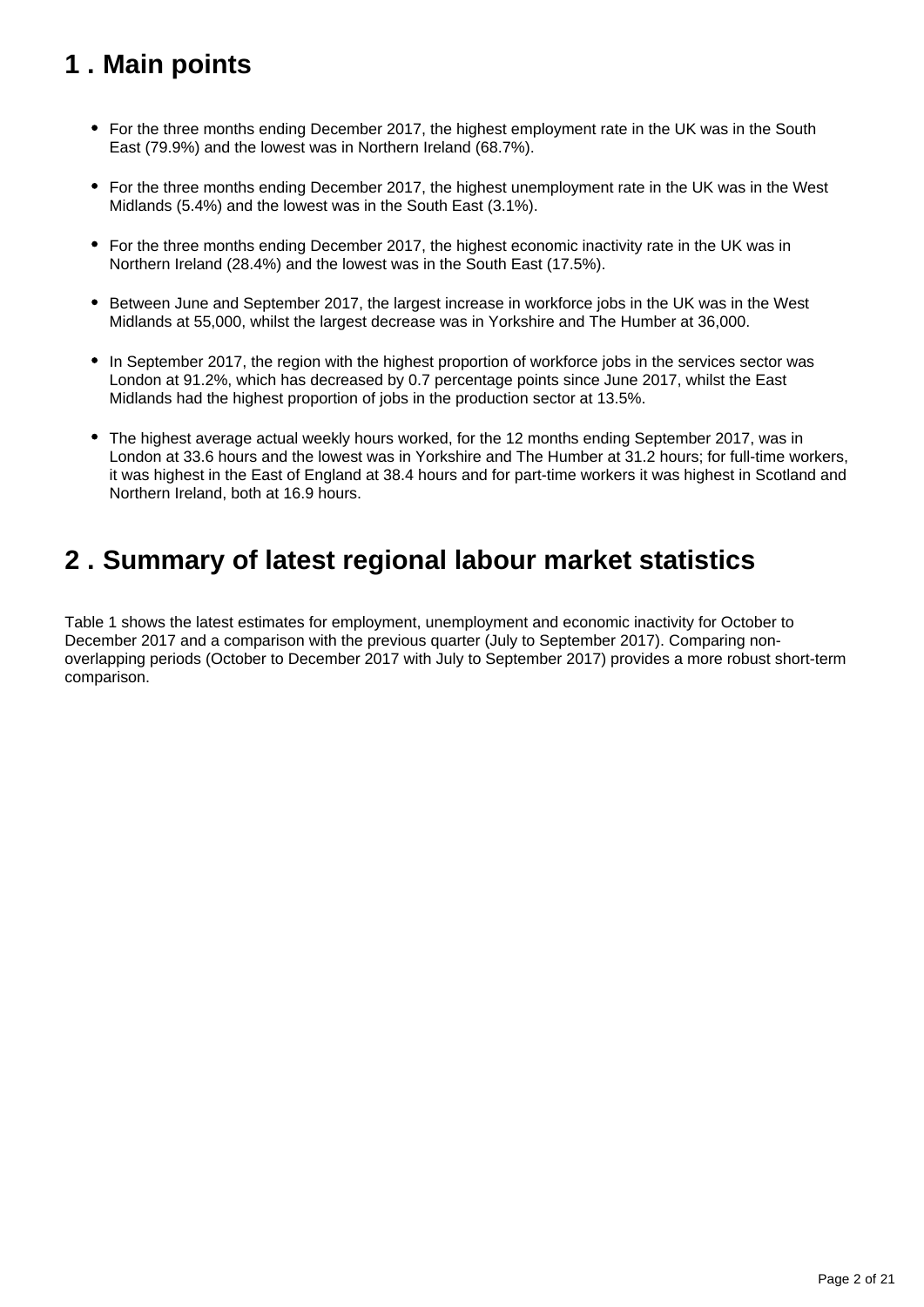**Table 1: Summary of latest headline estimates for regions of the UK, seasonally adjusted, October to December 2017**

UK regions

|                                | <b>Employment</b><br>rate <sup>1</sup> (%)<br>aged 16 to<br>64 | Change on<br>July to<br>September<br>2017 | <b>Unemployment</b><br>rate $2$ (%) aged<br>16 and over | Change on<br>July to<br>September<br>2017 | <b>Inactivity</b><br>rate $3$ (%)<br>aged 16<br>to 64 | Change on<br>July to<br><b>September</b><br>2017 |
|--------------------------------|----------------------------------------------------------------|-------------------------------------------|---------------------------------------------------------|-------------------------------------------|-------------------------------------------------------|--------------------------------------------------|
| United<br>Kingdom              | 75.2                                                           | 0.2                                       | 4.4                                                     | 0.1                                       | 21.3                                                  | $-0.3$                                           |
| <b>Great Britain</b>           | 75.4                                                           | 0.2                                       | 4.4                                                     | 0.1                                       | 21.1                                                  | $-0.3$                                           |
| England                        | 75.6                                                           | 0.3                                       | 4.3                                                     | 0.0                                       | 20.9                                                  | $-0.3$                                           |
| North East                     | 72.0                                                           | $-0.7$                                    | 5.3                                                     | $-0.1$                                    | 23.8                                                  | 0.9                                              |
| North<br>West                  | 73.7                                                           | $-0.4$                                    | 4.1                                                     | $-0.2$                                    | 23.1                                                  | 0.5                                              |
| Yorkshire<br>and The<br>Humber | 73.2                                                           | 0.2                                       | 5.1                                                     | 0.2                                       | 22.8                                                  | $-0.4$                                           |
| East<br>Midlands               | 75.1                                                           | 1.3                                       | 4.1                                                     | 0.1                                       | 21.6                                                  | $-1.4$                                           |
| West<br>Midlands               | 72.3                                                           | $-0.1$                                    | 5.4                                                     | $-0.1$                                    | 23.4                                                  | 0.1                                              |
| East                           | 78.2                                                           | 0.5                                       | 4.2                                                     | 0.6                                       | 18.4                                                  | $-0.9$                                           |
| London                         | 74.5                                                           | 0.1                                       | 5.0                                                     | 0.0                                       | 21.6                                                  | $-0.1$                                           |
| South East                     | 79.9                                                           | 0.1                                       | 3.1                                                     | $-0.1$                                    | 17.5                                                  | $-0.1$                                           |
| South West                     | 78.6                                                           | 1.2                                       | 3.7                                                     | 0.1                                       | 18.2                                                  | $-1.3$                                           |
| Wales                          | 72.7                                                           | 0.2                                       | 5.0                                                     | 0.9                                       | 23.4                                                  | $-0.8$                                           |
| Scotland                       | 74.3                                                           | $-0.8$                                    | 4.5                                                     | 0.5                                       | 22.1                                                  | 0.5                                              |
| Northern<br>Ireland            | 68.7                                                           | 0.6                                       | 3.9                                                     | $-0.1$                                    | 28.4                                                  | $-0.5$                                           |

#### Source: Office for National Statistics

Notes:

1. Calculation of headline employment rate: Number of employed people aged from 16 to 64 divided by the population aged from 16 to 64. Population is the sum of employed plus unemployed plus inactive.

2. Calculation of headline unemployment rate: Number of unemployed people aged 16 and over divided by the sum of employed people aged 16 and over plus unemployed people aged 16 and over.

3. Calculation of headline economic inactivity rate: Number of economically inactive people aged from 16 to 64 divided by the population aged from 16 to 64. Population is the sum of employed plus unemployed plus inactive.

### <span id="page-2-0"></span>**3 . Things you need to know about this release**

This bulletin shows the latest main labour market statistics for the regions and countries of the UK, along with statistics for local authorities, travel-to-work areas and Parliamentary constituencies.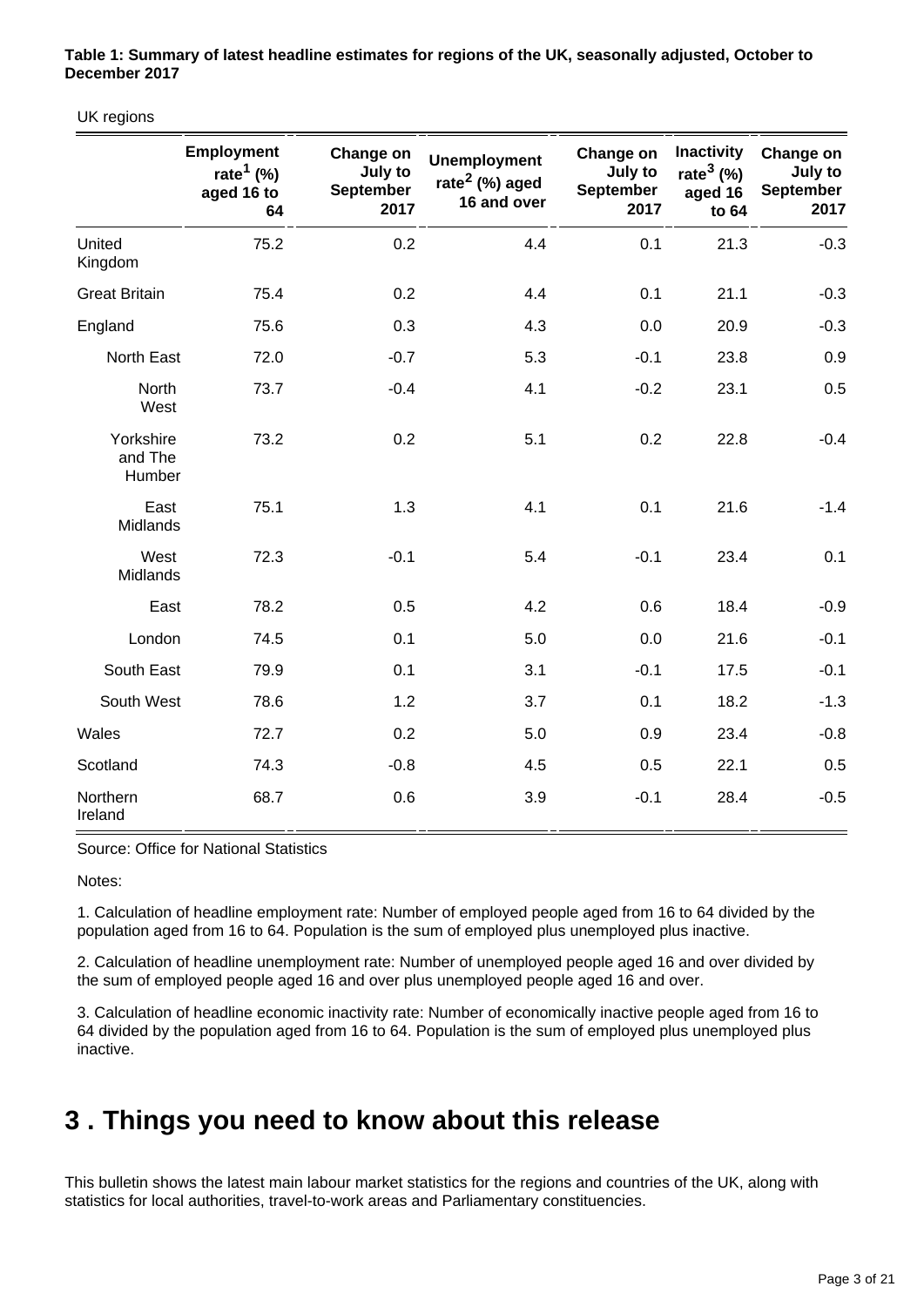Data for [Northern](https://www.nisra.gov.uk/statistics/labour-market-and-social-welfare/labour-force-survey) Ireland, although included in this bulletin, are available separately, in full, in the Northern [Ireland Labour Market Report](https://www.nisra.gov.uk/statistics/labour-market-and-social-welfare/labour-force-survey) on the Northern Ireland Statistics and Research Agency (NISRA) website.

#### **Updated this month**

Labour Force Survey estimates for the period October to December 2017.

#### **Also in this release**

Annual Population Survey estimates for the period October 2016 to September 2017.

Workforce jobs estimates for September 2017.

Public and private sector employment for September 2017.

#### **Labour market statistics**

Labour market statistics measure many different aspects of work and jobs and provide an insight into the economy. They are also very much about people, including their participation in the labour force, the types of work they do, the earnings and benefits they receive and their working patterns.

We have developed a framework for labour market statistics to describe the concepts within the labour market and their relationship to each other. The framework is based on labour supply and demand.

Labour supply consists of people who are employed, as well as those people defined as unemployed or economically inactive, who are considered to be potential labour supply. Our framework distinguishes between these three categories of worker and also between the different working arrangements of those in employment such as employees, the self-employed and those on government schemes.

Labour demand is represented by employers, who have a need for work to be done and who offer compensation for this work to the employees who undertake it. Employers group this work to form jobs.

This approach has wide international acceptance, including by the International Labour Organisation (ILO). Users of labour market statistics include central and local government, economists, financial analysts, journalists, businesses, trade unions, employer associations, students, teachers, industrial tribunals, academic researchers and lobby groups.

They use them for the analysis, evaluation, monitoring and planning of the labour market and economy. Labour market statistics are also used for social analysis and help inform a wide range of government policies towards population groups of particular concern (women, young people, older people and jobless households).

#### **About labour market statuses**

Everybody aged 16 or over is either employed, unemployed or economically inactive. The employment estimates include all people in work including those working part-time. People not working are classed as unemployed if they have been looking for work within the last four weeks and are able to start work within the next two weeks. A common misconception is that the unemployment statistics are a count of people on benefits; this is not the case, as they include unemployed people not claiming benefits.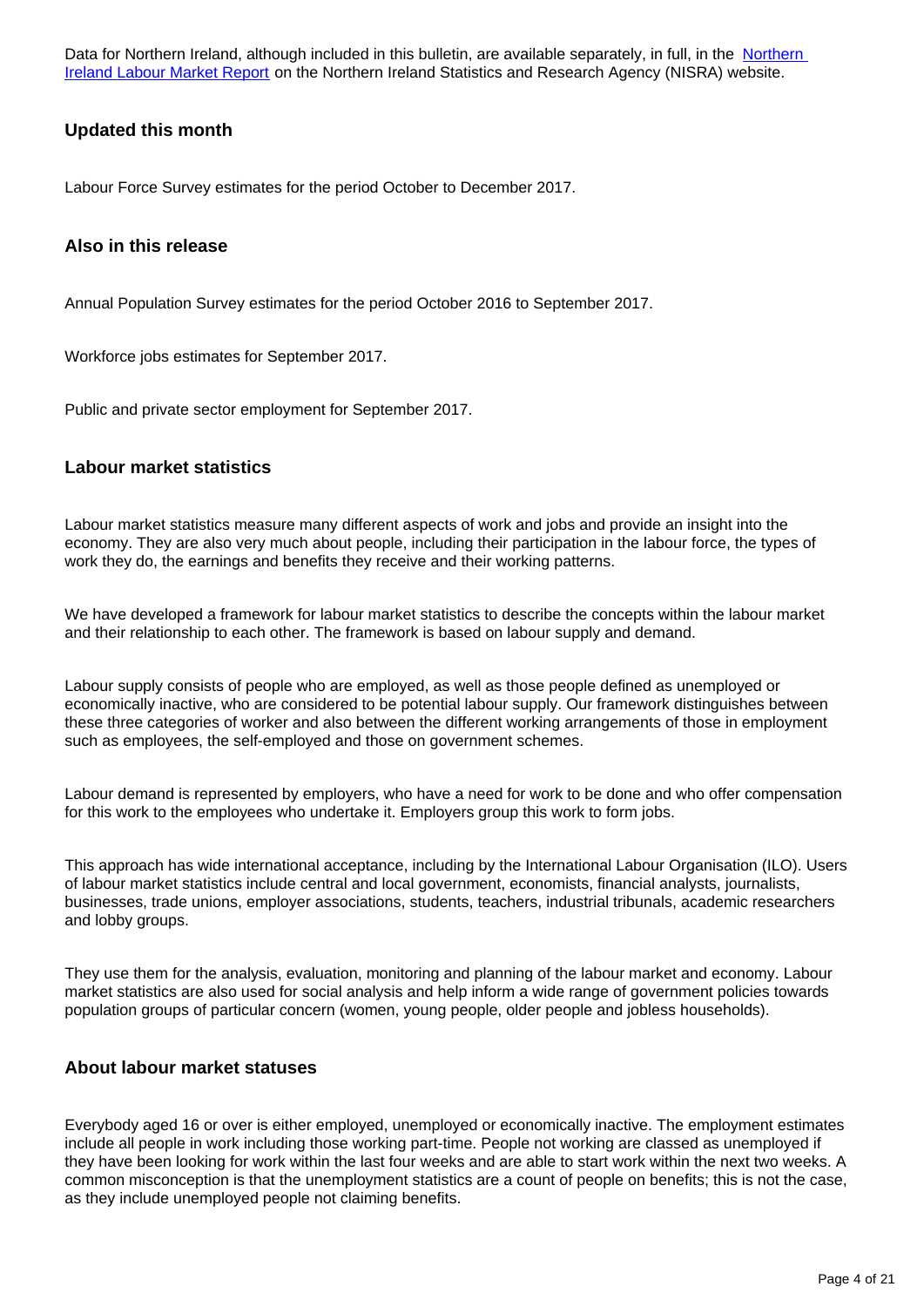Jobless people who have not been looking for work within the last four weeks or who are unable to start work within the next two weeks are classed as economically inactive. Examples of economically inactive people include people not looking for work because they are students, looking after the family or home, because of illness or disability, or because they have retired.

#### **What is the relationship between the Annual Population Survey (APS) and the Labour Force Survey (LFS)?**

The Labour Force Survey (LFS) is a household survey using international definitions of employment, unemployment and economic inactivity and compiles a wide range of related topics such as occupation, training, hours of work and personal characteristics of household members aged 16 and over. Estimates are produced every month for a rolling three-monthly period; for example, February to April data in a release will be followed by data for March to May in the next release.

The Annual Population Survey (APS), which began in 2004, is compiled from interviews for the LFS, along with additional regional samples. The APS comprises the main variables from the LFS, with a much larger sample size. Consequently, the APS supports more detailed breakdowns than can be reliably produced from the LFS. Estimates are produced every quarter for a rolling annual period; for example, January to December data will be followed by data for April to March when they are next updated.

This bulletin includes labour market estimates at a regional level from the LFS on total employment, unemployment and economic inactivity. More detailed regional estimates for employment by age, full-time and part-time working, economic activity and economic inactivity by age, and reasons for economic inactivity are provided using the APS. Any estimates for geographic areas below regional level are provided using the APS. In tables where APS estimates are provided for detailed geographic areas, regional and national estimates are also provided from APS for comparability.

#### **Making comparisons with earlier data**

The most robust estimates of short-term movements in estimates derived from the Labour Force Survey are obtained by comparing the estimates for October to December 2017 with the estimates for July to September 2017, which were first published on 15 November 2017. This provides a more robust estimate than comparing with the estimates for September to November 2017. This is because the October and November data are included within both estimates, so observed differences are only between September and December 2017. The LFS is representative of the UK population over a three-month period, not for single month periods.

#### **Seasonal adjustment**

All estimates discussed in this statistical bulletin are seasonally adjusted except where otherwise stated. Like many economic indicators, the labour market is affected by factors that tend to occur at around the same time every year; for example, school leavers entering the labour market in July and whether Easter falls in March or April. In order to compare movements other than annual changes in labour market statistics, the data are seasonally adjusted to remove the effects of seasonal factors and the arrangement of the calendar.

#### **Where to find explanatory information**

A [Guide to labour market statistics](https://www.ons.gov.uk/employmentandlabourmarket/peopleinwork/employmentandemployeetypes/methodologies/aguidetolabourmarketstatistics#abstract), which includes a [Glossary,](https://www.ons.gov.uk/employmentandlabourmarket/peopleinwork/employmentandemployeetypes/methodologies/aguidetolabourmarketstatistics#glossary) is available.

### <span id="page-4-0"></span>**4 . Employment**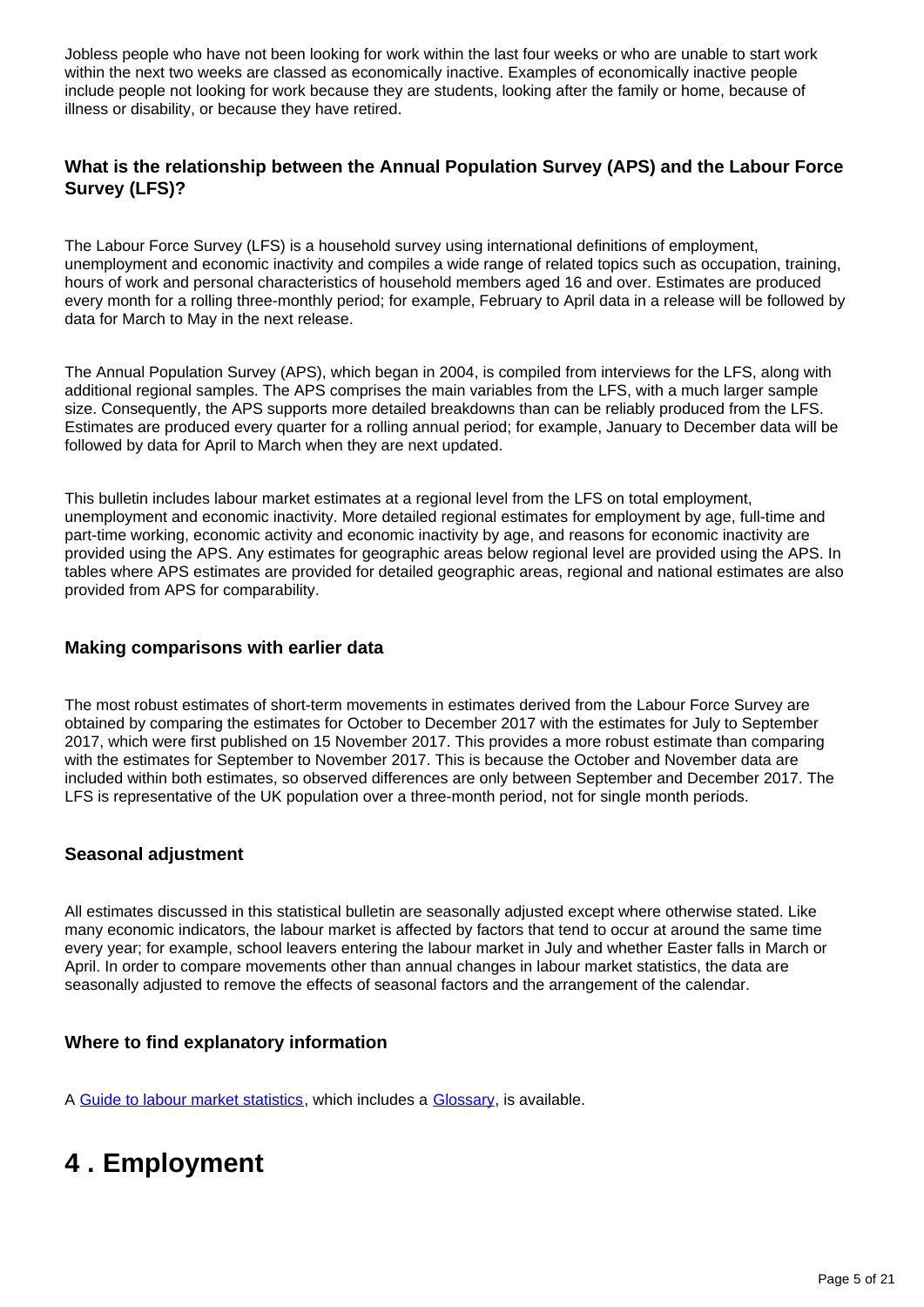#### **Things you need to know about employment**

Employment measures the number of people in work; it differs from the number of jobs because some people have more than one job.

Employment consists of employees, self-employed people, unpaid family workers and people on governmentsupported training and employment programmes. Unpaid family workers are people who work in a family business who do not receive a formal wage or salary but benefit from the profits of that business. The government-supported training and employment programmes series does not include all people on these programmes; it only includes people engaging in any form of work, work experience or work-related training who are not included in the employees or self-employed series. People on these programmes not engaging in any form of work, work experience or work-related training are not included in the employment estimates; they are classified as unemployed or economically inactive.

A [comparison between estimates of employment and jobs](http://www.ons.gov.uk/employmentandlabourmarket/peopleinwork/employmentandemployeetypes/articles/reconciliationofestimatesofjobs/latest) is available.

#### **Regional employment**

The employment rate for people aged from 16 to 64 for the UK was 75.2% for the period October to December 2017. This is an increase of 0.2 percentage points compared with the previous period (July to September 2017).

The employment rate estimates for those aged 16 to 64, for October to December 2017, compared with July to September 2017, showed a mix of small increases and decreases for the regions and countries of the UK, although the larger changes were generally increases. The UK region with the highest employment rate was the South East at 79.9%, followed by the South West at 78.6% and the East of England at 78.2%. The highest rate for the same period last year was also in the South East at 78.5%.The employment level for the South West is at a record high.

The region with the lowest employment rate was Northern Ireland at 68.7%, followed by the North East at 72.0%. The lowest rate for the same period last year was also in Northern Ireland at 69.9%. The largest increase in the employment rate estimates compared with the previous period (July to September 2017) was for the East Midlands at 1.3 percentage points, followed by the South West at 1.2 percentage points. The increase for the East Midlands follows a period where the employment estimates have been showing a downward trend for several months. The increase sees a return to levels similar to those a year ago. Similarly, the estimates for the South West follow a few months of low estimates and represent a return to the levels of earlier in the year.

The largest decrease in the employment rate estimate, compared with the previous period, was for Scotland at 0.8 percentage points, followed by the North East at 0.7 percentage points.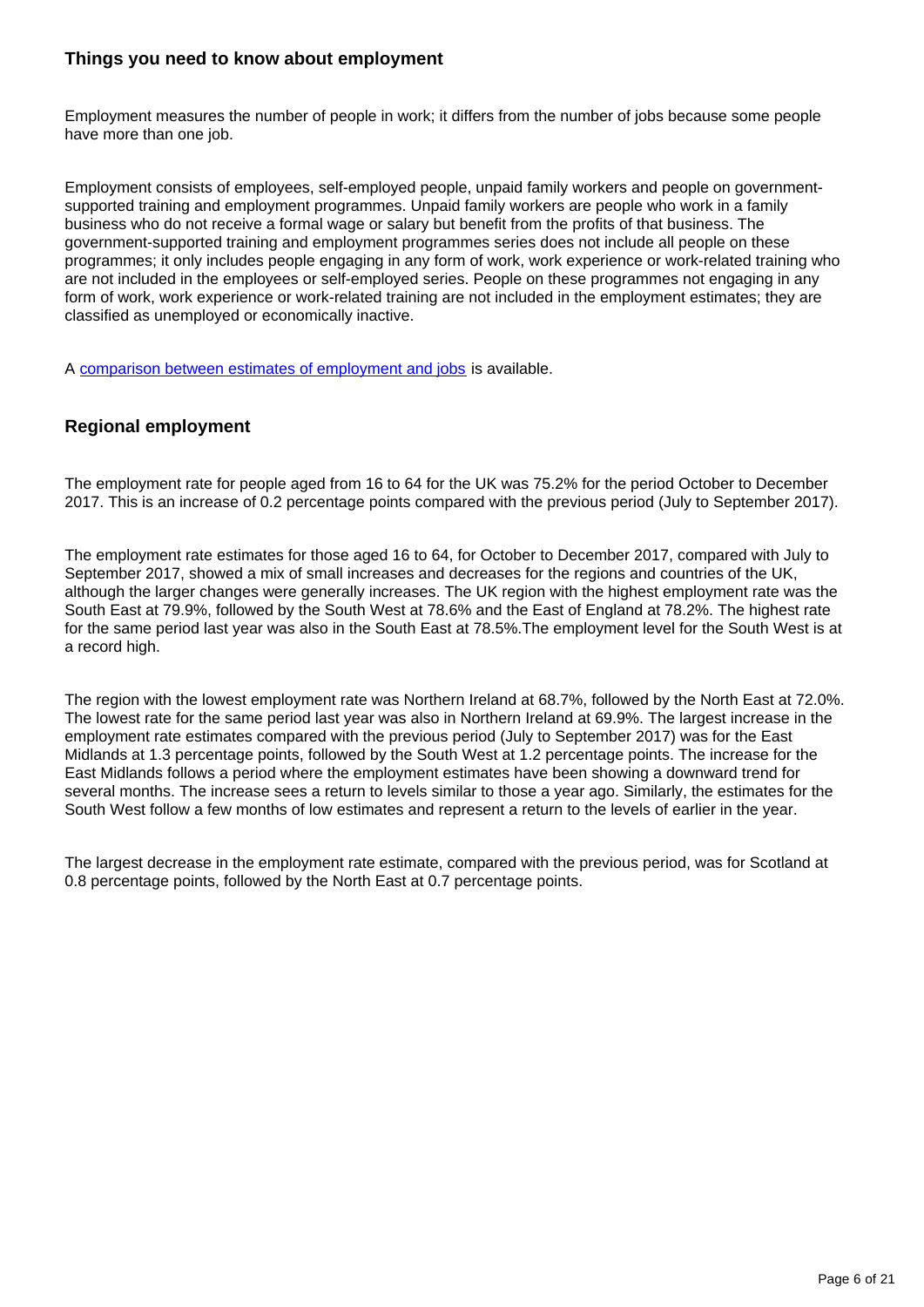#### **Figure 1: Employment rates by region and comparison year-on-year, seasonally adjusted, October to December 2016 and October to December 2017**

#### **UK regions**

### Figure 1: Employment rates by region and comparison year-onyear, seasonally adjusted, October to December 2016 and October to December 2017



UK regions

#### **Source: Labour Force Survey: Office for National Statistics**

Over the year, the region with the largest increase in the employment rate was the North East at 1.7 percentage points, followed by the East of England and the South East, both with an increase of 1.3 percentage points.

The region that saw the largest decrease in the employment rate over the past year was Northern Ireland at 1.2 percentage points, followed by the East Midlands at 0.6 percentage points.

#### **Where to find data about employment**

Employment estimates are available for each region in [Dataset HI00 – Headline LFS indicators for all UK regions](https://www.ons.gov.uk/employmentandlabourmarket/peopleinwork/employmentandemployeetypes/datasets/headlinelabourforcesurveyindicatorsforallregionshi00) and [HI01 to HI12 – Headline indicators for individual UK regions](http://www.ons.gov.uk/employmentandlabourmarket/peopleinwork/employmentandemployeetypes/bulletins/regionallabourmarket/february2018/relateddata/) (Tabs 1 and 2), and [Datasets LI01 to LI05 Local](http://www.ons.gov.uk/employmentandlabourmarket/peopleinwork/employmentandemployeetypes/bulletins/regionallabourmarket/february2018/relateddata/)  [indicators for sub-regional areas of Great Britain](http://www.ons.gov.uk/employmentandlabourmarket/peopleinwork/employmentandemployeetypes/bulletins/regionallabourmarket/february2018/relateddata/), for this and further estimate breakdowns by age or geographies.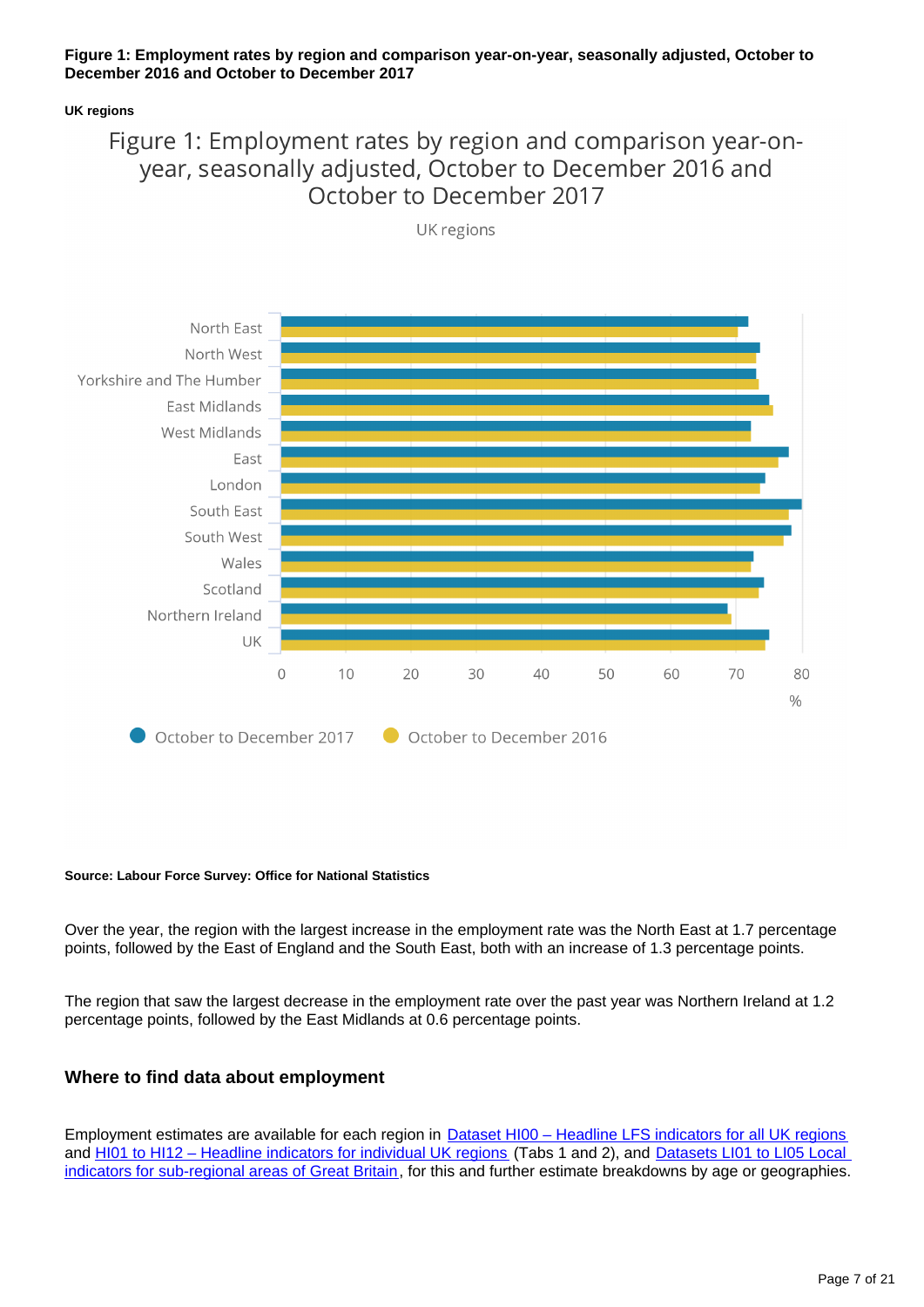These tables contain data produced from the Labour Force Survey (LFS) and Annual Population Survey (APS). A note in the section "Understanding and working with labour market statistics" on the relationship between the LFS and APS entitled "What is the relationship between the APS and the LFS?" is included in this bulletin.

## <span id="page-7-0"></span>**5 . Workforce jobs (first published 13 December 2017)**

#### **Things you need to know about workforce jobs**

Workforce jobs measures the number of filled jobs in the economy. The estimates are mainly sourced from employer surveys such as the Short-Term Employment Surveys (STES) and the Quarterly Public Sector Employment Survey (QPSES). Workforce jobs is a different concept from employment, which is sourced from the Labour Force Survey (LFS), as employment is an estimate of people and some people have more than one job.

A [comparison between estimates of employment and jobs](https://www.ons.gov.uk/employmentandlabourmarket/peopleinwork/employmentandemployeetypes/articles/reconciliationofestimatesofjobs/latest) article is available.

The services sector consists of the following industries:

- wholesale and retail trade
- repair of motor vehicles and motor cycles, transport and storage
- accommodation and food service activities
- information and communication
- financial and insurance activities
- real estate activities
- professional, scientific and technical activities
- administrative and support service activities
- public administration and defence
- compulsory social security
- education
- human health and social work activities
- arts, entertainment and recreation
- other service activities
- people employed by households

The production sector consists of the following industries: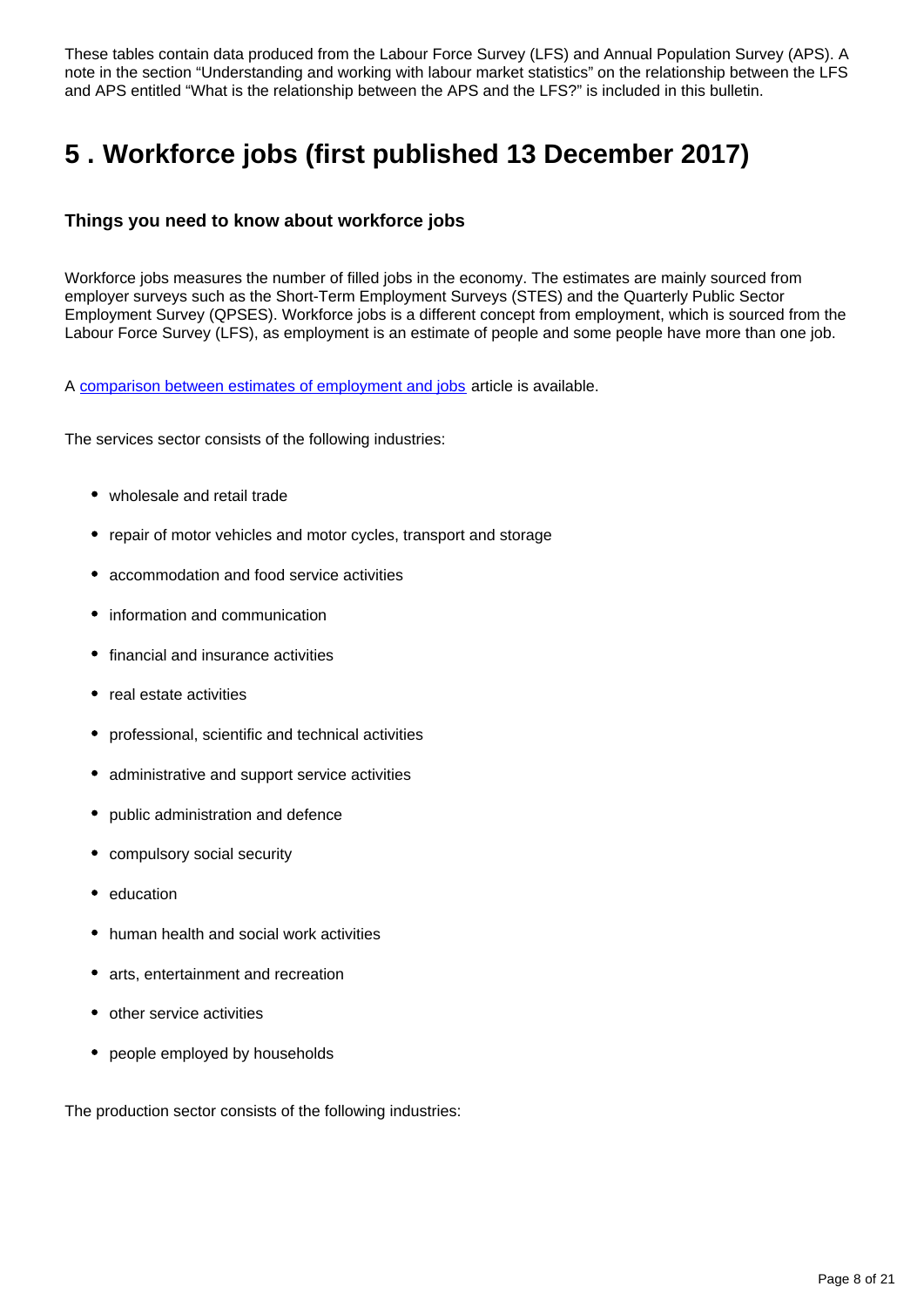- mining and quarrying
- manufacturing
- electricity, gas, steam and air conditioning supply
- water supply, sewerage, waste and remediation activities

The "other" sector consists of agriculture, forestry and fishing, and construction industries.

The [Northern Ireland](https://www.gov.uk/government/organisations/northern-ireland-statistics-and-research-agency) self-employed component of the workforce jobs is published by the Northern Ireland [Statistics and Research Agency](https://www.gov.uk/government/organisations/northern-ireland-statistics-and-research-agency) (NISRA) as part of the [Economic and Labour Market Statistics.](https://www.nisra.gov.uk/statistics/labour-market-and-social-welfare/labour-force-survey#toc-1)

#### **Regional workforce jobs**

Workforce jobs increased in 9 of the 12 regions of the UK between June and September 2017. The largest increase of 55,000 was in the West Midlands, followed by the South East, at 44,000.

The largest decrease was in Yorkshire and The Humber at 36,000, followed by Northern Ireland and Wales, which both decreased by 4,000.

Compared with the same month last year (September 2016), the largest increase in workforce jobs was in the West Midlands, at 148,000. The only decreases were in Yorkshire and The Humber at 60,000 and the East of England at 7,000 (Figure 2).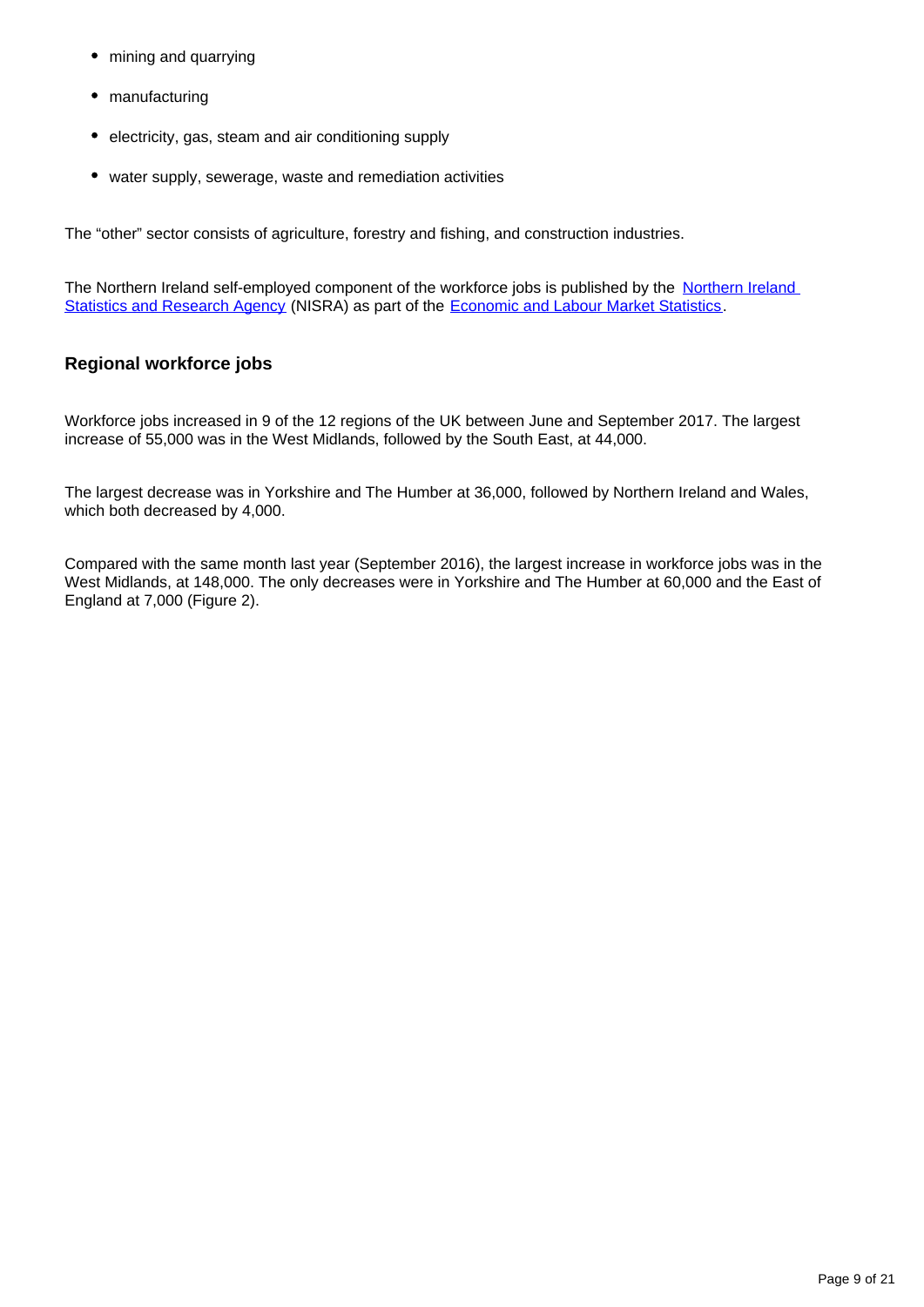#### **Figure 2: Change in workforce jobs, by region, seasonally adjusted, September 2016 and September 2017**

#### **UK regions**

### Figure 2: Change in workforce jobs, by region, seasonally adjusted, September 2016 and September 2017

UK regions



#### **Source: Office for National Statistics**

The East Midlands had the highest proportion of jobs in the production sector at 13.5%, while London had the lowest proportion at 3.0%. This is due to London having primarily service-based industries within its region, such as financial and administrative sectors.

For the services sector, London had the highest proportion at 91.2%, whilst Wales had the lowest proportion at 77.9% (Figure 3). The services sector currently accounts for 83.3% of the total workforce jobs in the UK.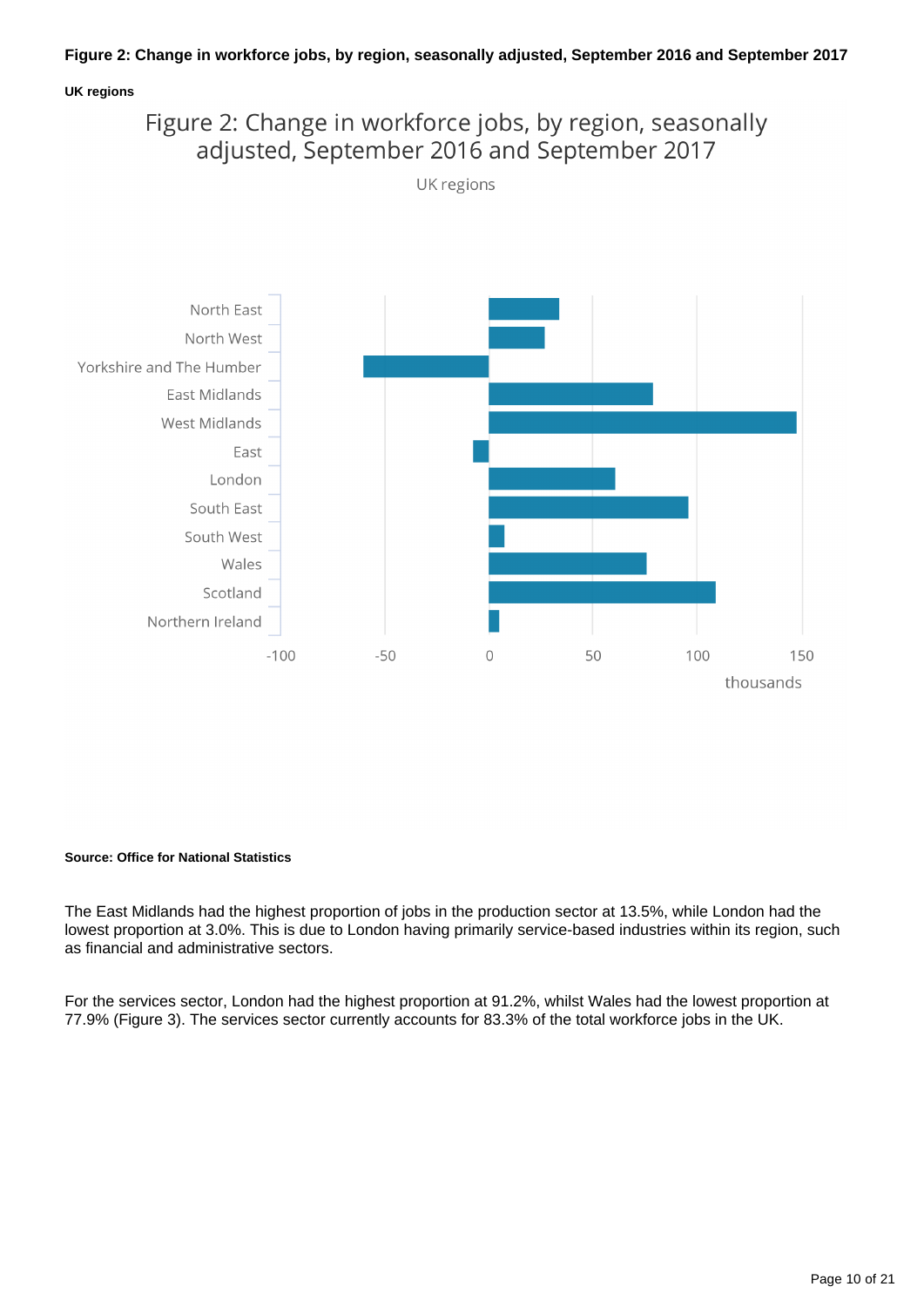#### **Figure 3: Proportion of workforce jobs by broad industry group, by region, September 2017**

#### **UK regions**

### Figure 3: Proportion of workforce jobs by broad industry group, by region, September 2017

UK regions



**Source: Office for National Statistics**

#### **Where to find data about workforce jobs**

Workforce jobs estimates are available for each region in **Datasets HI01 to HI12 – Headline indicators for** [individual UK regions](http://www.ons.gov.uk/employmentandlabourmarket/peopleinwork/employmentandemployeetypes/bulletins/regionallabourmarket/february2018/relateddata/) (Tabs 4 and 5).

While comparable estimates for workforce jobs by industry begin in 1978, there is information back to 1841, based on census data (not comparable with the latest estimates), available from [2011 Census Analysis](http://www.ons.gov.uk/ons/rel/census/2011-census-analysis/170-years-of-industry/index.html).

### <span id="page-10-0"></span>**6 . Actual hours worked (first published 24 January 2018)**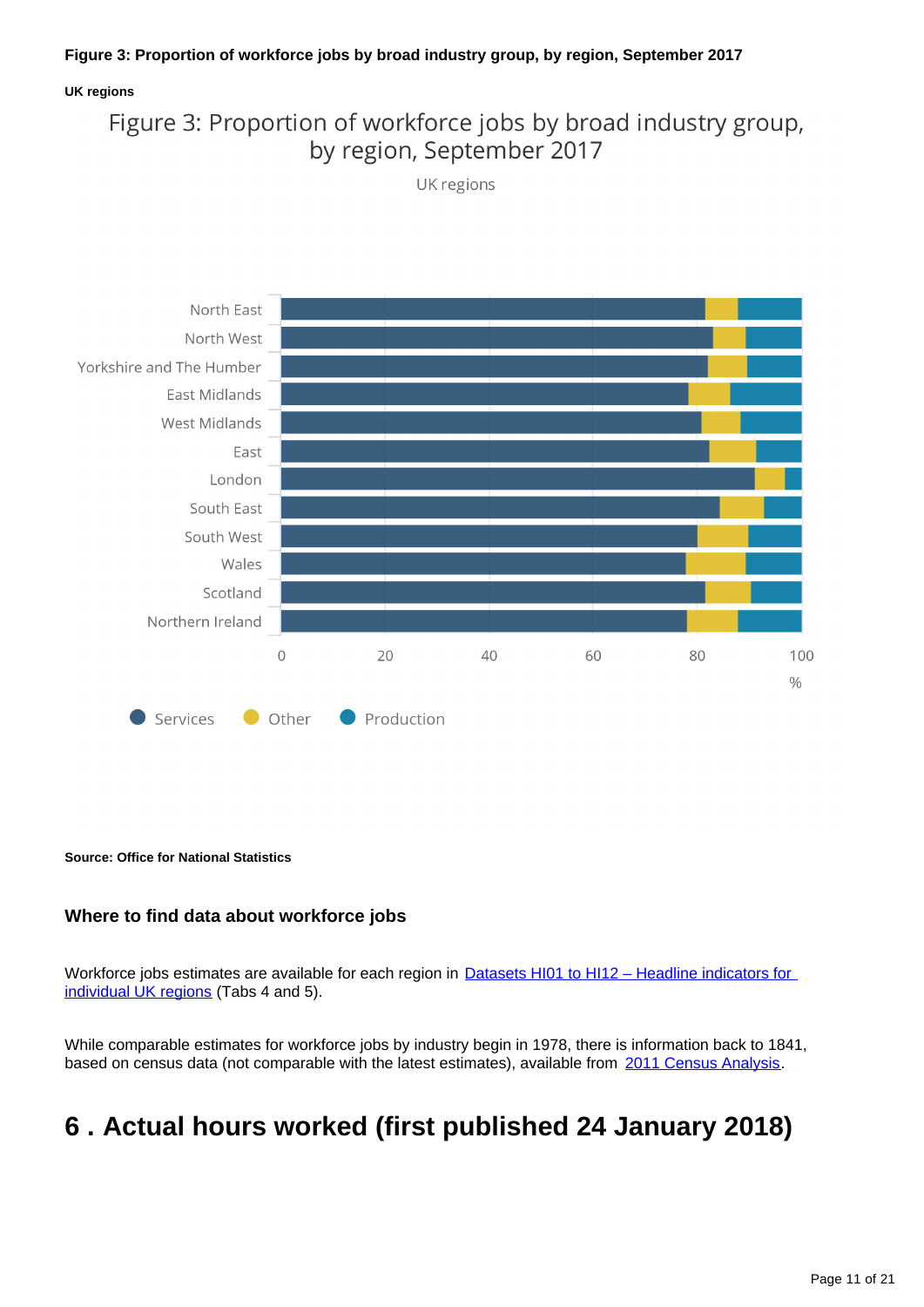#### **Things you need to know about actual hours worked**

Actual hours worked measures the number of hours worked in the economy. Changes in actual hours worked reflect changes in the number of people in employment and the average hours worked by those people.

#### **Regional actual hours worked**

For the period October 2016 to September 2017, the UK region with the highest average actual weekly hours worked (for all workers) was London at 33.6 hours, followed by Northern Ireland at 33.1 hours. Yorkshire and The Humber had the lowest number of hours worked at 31.2 hours.

The UK region with the largest increase in the average hours worked, compared with the same period last year (October 2015 to September 2016) was Wales, with an increase of 0.5 hours, a percentage increase of 1.7%. This was followed by the East of England and Scotland, both with an increase of 0.4 hours (a percentage increase of 1.1% and 1.2% respectively). The largest decrease in the average hours worked was in the West Midlands, with a decrease of 0.5 hours (a percentage decrease of 1.4%).

The region with the highest average actual weekly hours worked in full-time jobs was the East of England, at 38.4 hours. This represents an increase of 0.4 hours and a percentage increase of 1.1%, compared with the same period last year. The lowest was Yorkshire and The Humber at 36.5 hours. For part-time jobs, the regions with the highest average hours worked were Scotland and Northern Ireland, both at 16.9 hours and the lowest was the East Midlands at 15.7 hours.

For men, the region with the highest average hours worked was Northern Ireland, at 38.9 hours and for women it was London, at 29.0 hours. The largest difference in average hours worked between men and women was in Northern Ireland, where men worked on average 11.7 more hours per week than women. The largest change compared with the same period last year (October 2015 to September 2016) was seen for women in the East Midlands, where the average hours worked decreased by 3.1% to 26.5 hours. For men the largest change was in Scotland, where the average hours worked increased by 2.3% to 36.1 hours per week (Figure 4).

The region with the largest difference in total hours worked between men and women was London, where men worked a total of 35.0 million more hours than women. The region with the smallest difference was Northern Ireland, where men worked only 6.0 million more hours than women.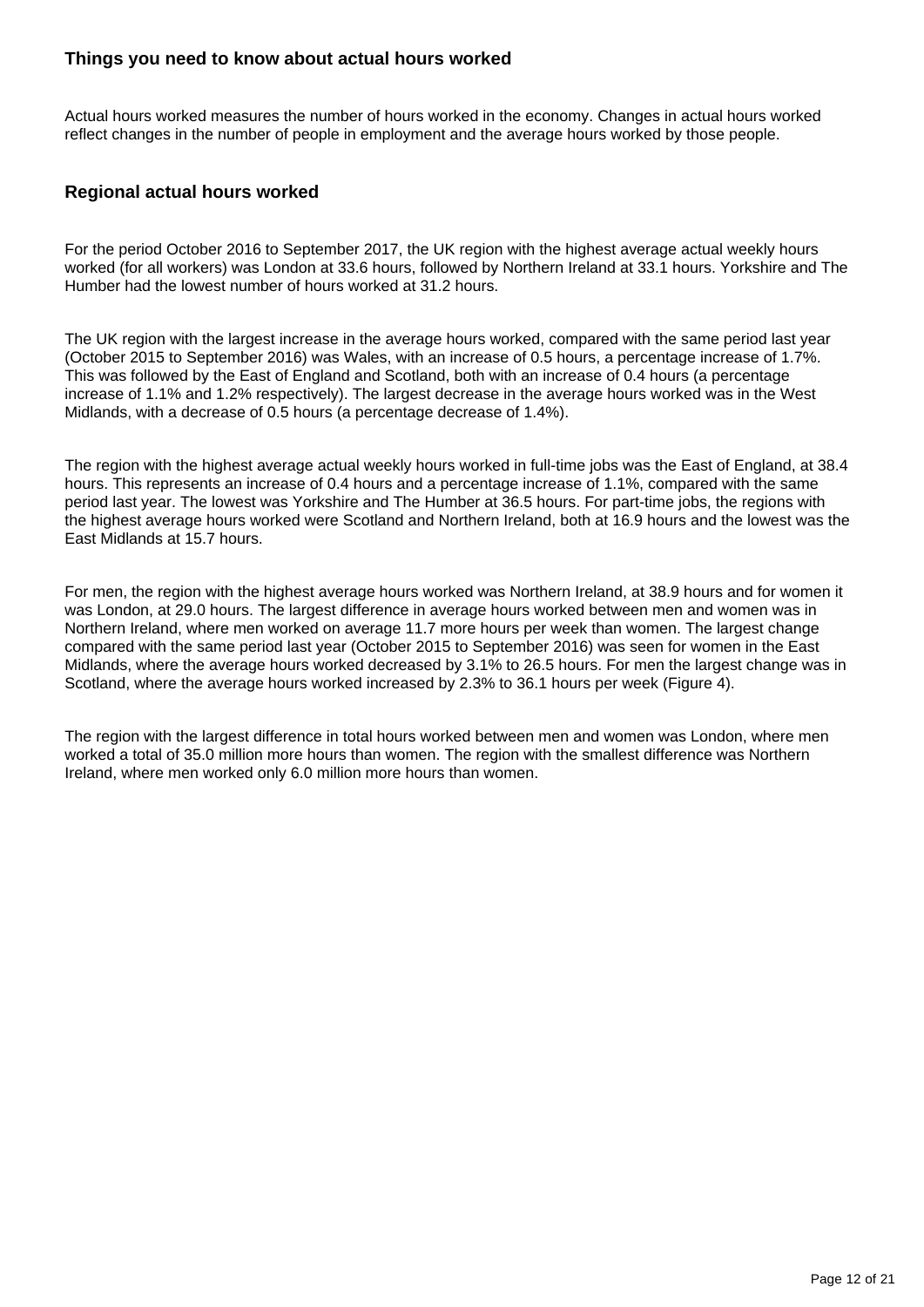#### **Figure 4: Average (mean) actual weekly hours of work, by region and by sex, October 2016 to September 2017**

#### **UK regions**

### Figure 4: Average (mean) actual weekly hours of work, by region and by sex, October 2016 to September 2017



UK regions

#### **Source: Annual Population Survey: Office for National Statistics**

#### **Where to find data about hours worked**

Hours worked estimates are available for each region in **Datasets HI01 to HI12 - Headline indicators for** [individual UK regions](http://www.ons.gov.uk/employmentandlabourmarket/peopleinwork/employmentandemployeetypes/bulletins/regionallabourmarket/february2018/relateddata/) (Tab 6). These estimates are based on data from the Annual Population Survey (APS).

The national data are also available in the UK labour market statistical bulletin in Datasets Hour1 – Actual weekly [hours worked \(seasonally adjusted\)](http://www.ons.gov.uk/employmentandlabourmarket/peopleinwork/earningsandworkinghours/datasets/actualweeklyhoursworkedseasonallyadjustedhour01sa) and [Hour2 – Usual weekly hours worked \(seasonally adjusted\)](http://www.ons.gov.uk/employmentandlabourmarket/peopleinwork/earningsandworkinghours/datasets/usualweeklyhoursworkedseasonallyadjustedhour02sa). These estimates are based on data from the Labour Force Survey (LFS).

### <span id="page-12-0"></span>**7 . Unemployment**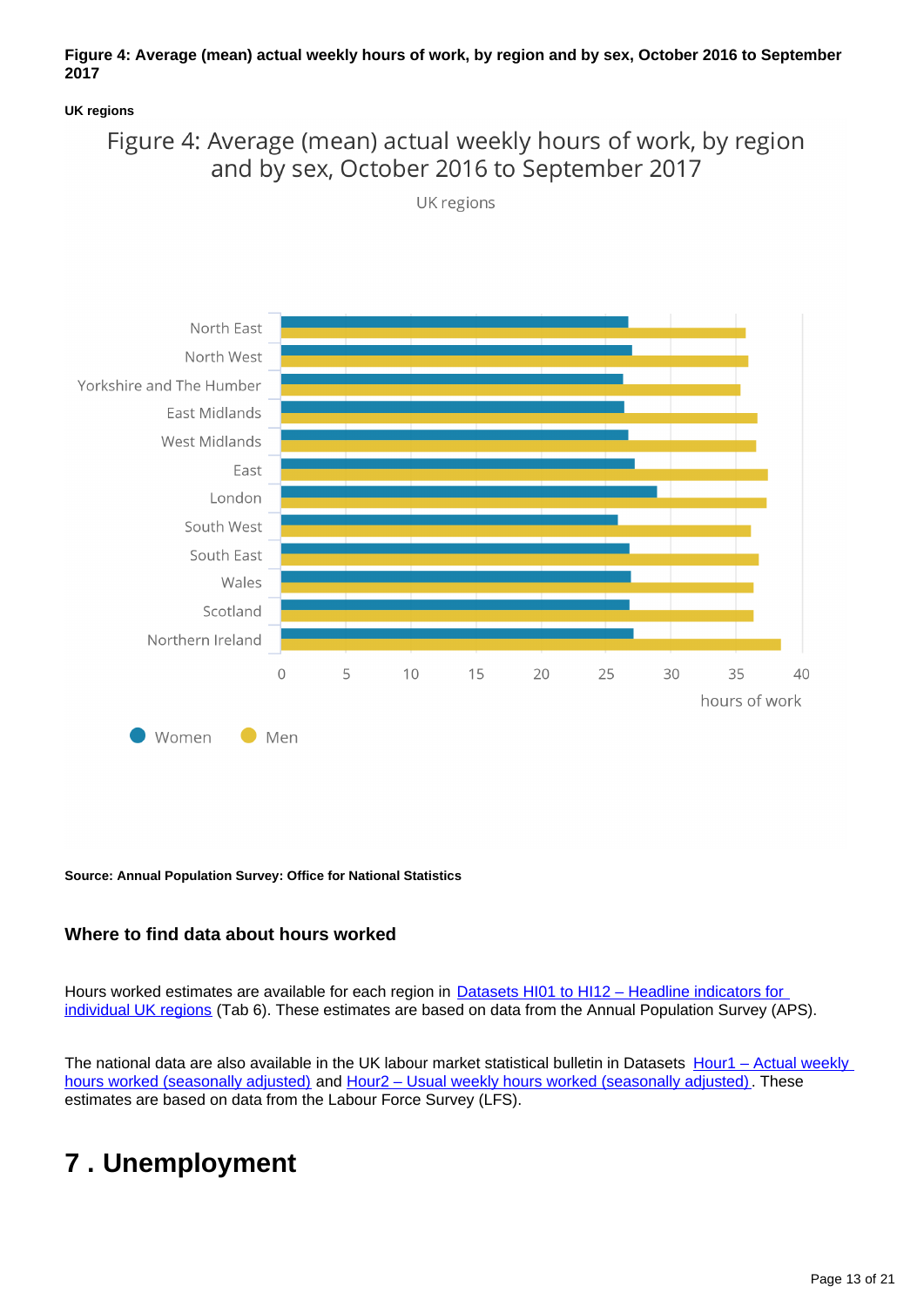#### **Things you need to know about unemployment**

Unemployment measures people without a job who have been actively seeking work within the last four weeks and are available to start work within the next two weeks.

#### **Regional unemployment**

Regional estimates for the unemployment rate are quite volatile, which needs to be allowed for when considering the pattern of change over time.

The unemployment rate for people aged 16 and over for the UK was 4.4%, for the period October to December 2017. This is an increase of 0.1 percentage points compared with the previous period (July to September 2017) (Figure 5).

The highest unemployment rate in the UK for October to December 2017 was for the West Midlands at 5.4%. The next highest rates were seen in the North East at 5.3% and Yorkshire and The Humber at 5.1%. The region with the lowest rate was the South East at 3.1%, followed by the South West at 3.7%.

The unemployment rate estimates for October to December 2017, compared with July to September 2017 are generally showing small changes, for the regions of the UK. The largest increase in the unemployment rate on the previous period (July to September 2017) was seen in Wales at 0.9 percentage points, followed by the East of England at 0.6 percentage points. The increase in Wales follows some particularly low estimates, but the overall pattern of unemployment rate estimates is flat. For the East of England, the increases follow periods where the rate has been particularly flat, so it is too early to tell whether this is the start of a pattern of increasing unemployment rates.

The largest decrease in the unemployment rate estimates was for the North West at 0.2 percentage points.

The general picture across the UK, allowing for some individual volatility, is for an overall pattern of flat unemployment rates.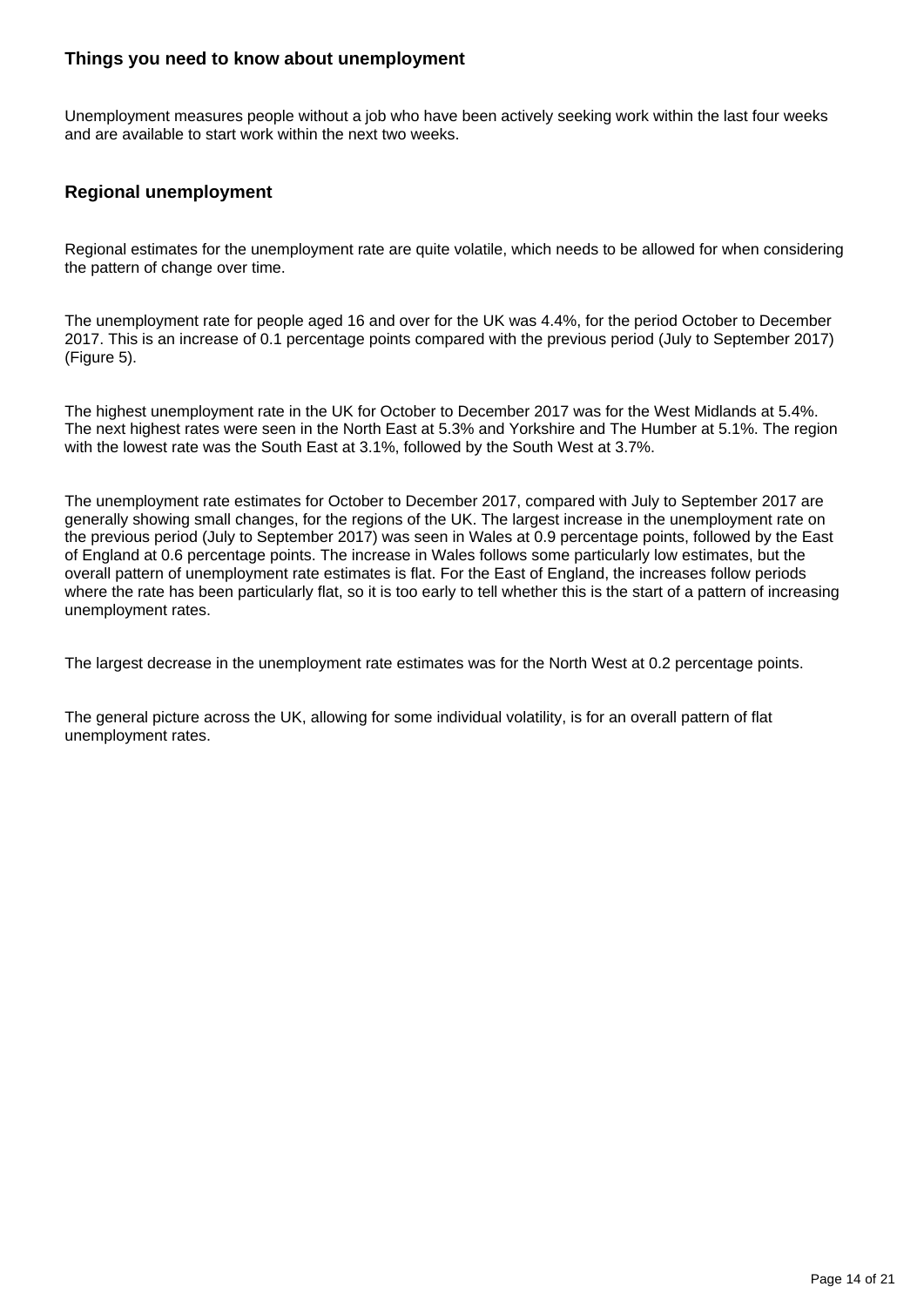#### **Figure 5: Unemployment rates by region, seasonally adjusted, October to December 2017**

#### **UK regions**

### Figure 5: Unemployment rates by region, seasonally adjusted, October to December 2017



**Source: Labour Force Survey: Office for National Statistics**

The only regions to see an increase in the unemployment rate over the year were Wales, with an increase of 0.6 percentage points and the South West at 0.2 percentage points. All other regions of the UK are showing either decreases or no change in the unemployment rate compared with a year ago. The largest decrease was in the North East at 1.7 percentage points, followed by Northern Ireland at 1.4 percentage points.

#### **Where to find data about unemployment**

Unemployment estimates are available for each region in **Dataset HI00 – Headline LFS indicators for all UK** [regions](http://www.ons.gov.uk/employmentandlabourmarket/peopleinwork/employmentandemployeetypes/datasets/headlinelabourforcesurveyindicatorsforallregionshi00) and [HI01 to HI12 – Headline indicators for individual UK regions](http://www.ons.gov.uk/employmentandlabourmarket/peopleinwork/employmentandemployeetypes/bulletins/regionallabourmarket/february2018/relateddata/) (Tab 2(2)), and Datasets [LI01 to LI05 –](http://www.ons.gov.uk/employmentandlabourmarket/peopleinwork/employmentandemployeetypes/bulletins/regionallabourmarket/february2018/relateddata/)  [Local indicators for sub-regional areas of Great Britain](http://www.ons.gov.uk/employmentandlabourmarket/peopleinwork/employmentandemployeetypes/bulletins/regionallabourmarket/february2018/relateddata/), for further estimate breakdowns by age or geographies.

These tables contain data produced from the Labour Force Survey (LFS) and Annual Population Survey (APS). A note in the section "Understanding and working with labour market statistics" on the relationship between the LFS and APS entitled "What is the relationship between the APS and the LFS?" is included in this bulletin.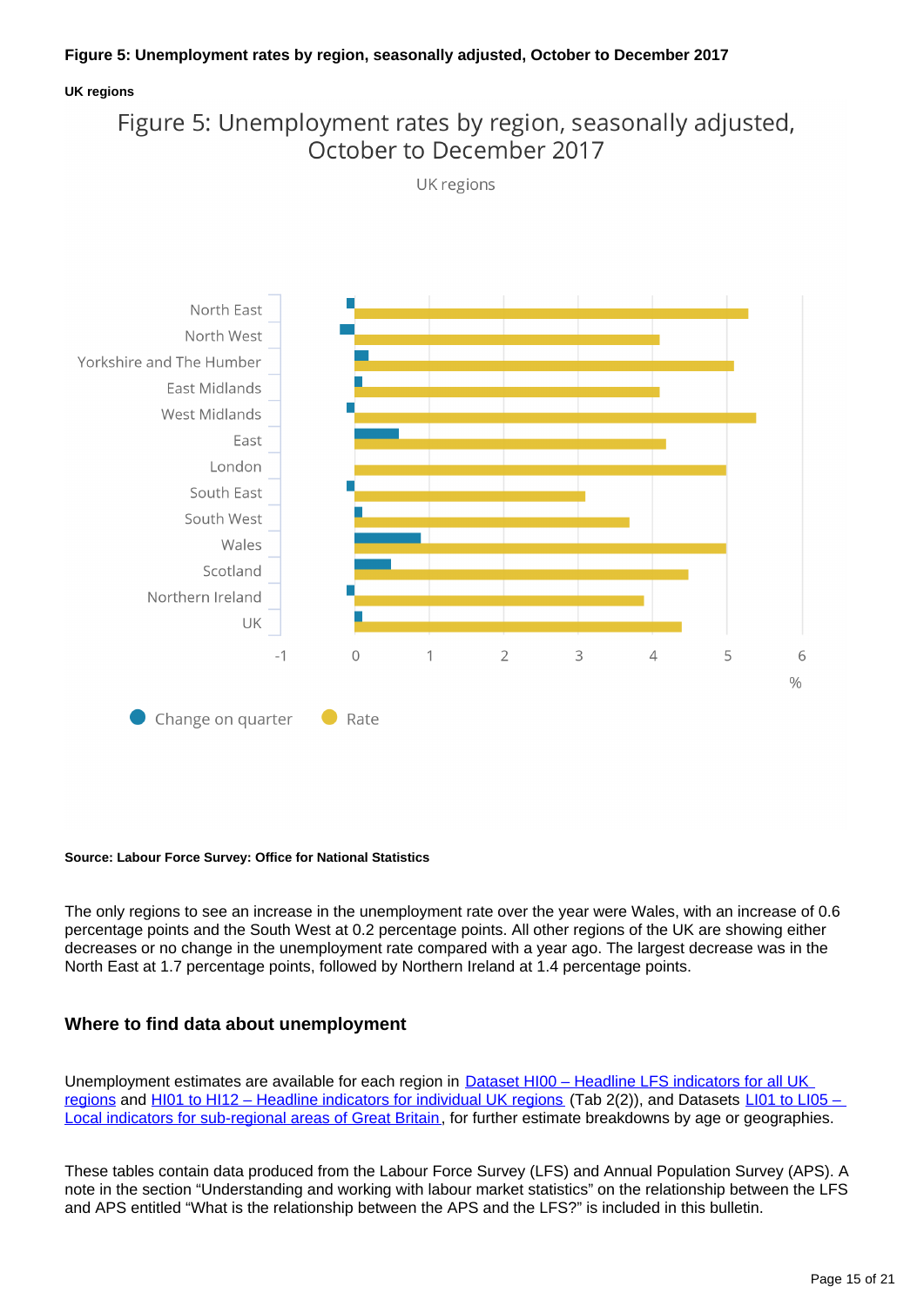## <span id="page-15-0"></span>**8 . Economic inactivity**

#### **Things you need to know about economic inactivity**

Economically inactive people are not in employment but do not meet the internationally accepted definition of unemployment. This is because they have not been seeking work within the last four weeks and/or they are unable to start work within the next two weeks.

#### **Regional economic inactivity**

The economic inactivity rate for people aged from 16 to 64 for the UK was 21.3%, for the period October to December 2017, down 0.3 percentage points on the previous period (July to September 2017). The UK region with the highest rate was Northern Ireland at 28.4%, followed by the North East at 23.8%. The region with the lowest rate was the South East at 17.5%, followed by the South West at 18.2% and the East of England at 18.4%.

The region with the largest increase in the economic inactivity rate on the previous period (July to September 2017) was the North East at 0.9 percentage points, followed by the North West and Scotland, both at 0.5 percentage points. The region with the largest decrease in the economic inactivity rate was the East Midlands at 1.4 percentage points, followed by the South West at 1.3 percentage points. The East Midlands saw a record decrease in the inactivity rate of almost exactly the same size as a record increase in the activity rate in the three months April to June 2017.

Over the year, the region with the largest increase in the economic inactivity rate was Northern Ireland at 2.3 percentage points, followed by the East Midlands at 1.0 percentage point. The largest decreases in the rate were in the East of England, the South East and the South West, all at 1.2 percentage points.

Northern Ireland also had the highest economic inactivity rate at 26.1%, in the same period in 2016. The current rate is now 7.1 percentage points higher than the UK rate.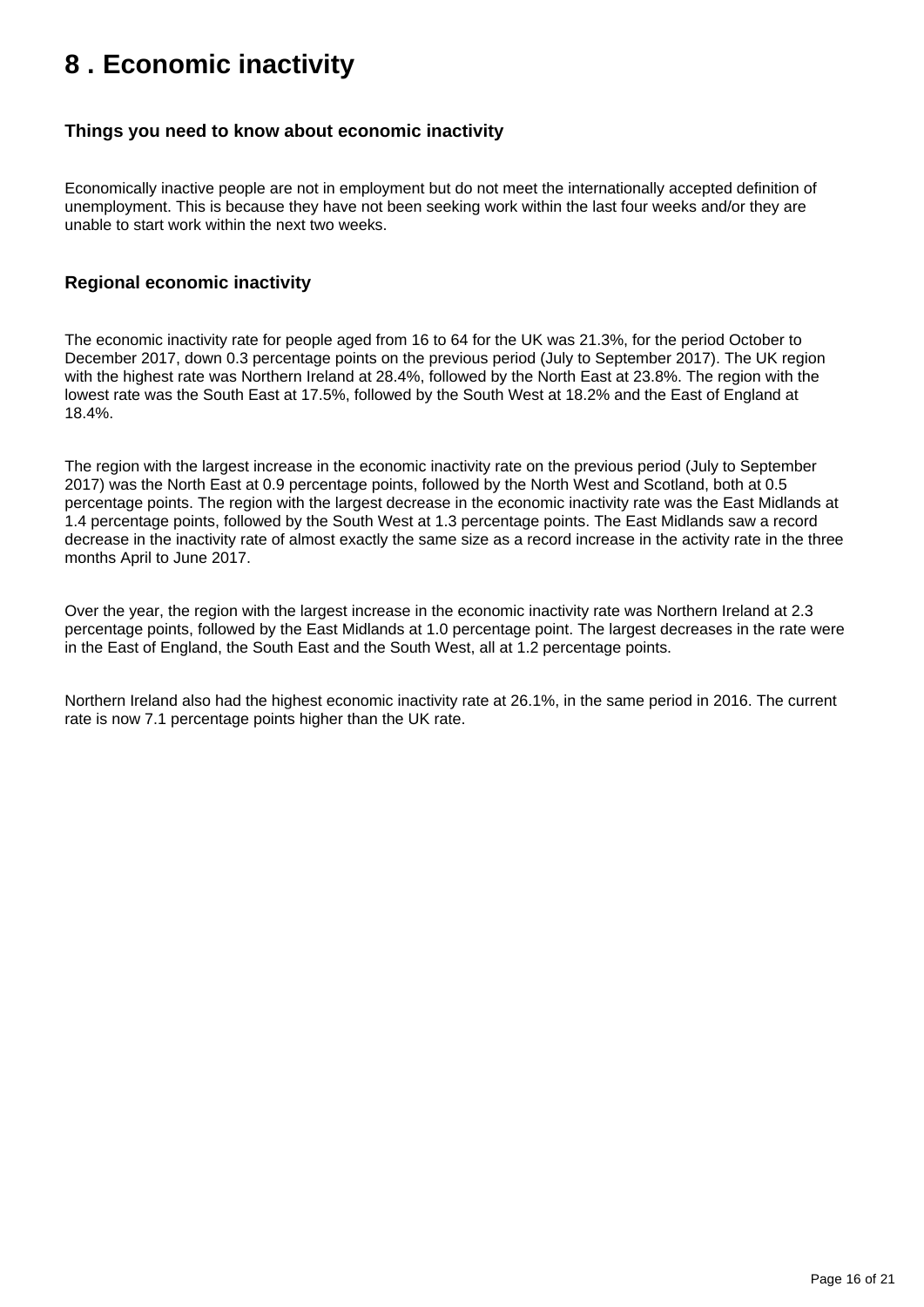#### **Figure 6: Economic inactivity rate by region and comparison year-on-year, seasonally adjusted, October to December 2016 and October to December 2017**

#### **UK regions**

### Figure 6: Economic inactivity rate by region and comparison year-on-year, seasonally adjusted, October to December 2016 and October to December 2017

UK regions



**Source: Labour Force Survey: Office for National Statistics**

#### **Where to find data about economic inactivity**

Economic inactivity estimates are available for each region in **Dataset HI00 - Headline LFS indicators for all UK** [regions](http://www.ons.gov.uk/employmentandlabourmarket/peopleinwork/employmentandemployeetypes/datasets/headlinelabourforcesurveyindicatorsforallregionshi00) and [HI01 to HI12 – Headline indicators for individual UK regions](http://www.ons.gov.uk/employmentandlabourmarket/peopleinwork/employmentandemployeetypes/bulletins/regionallabourmarket/february2018/relateddata/) (Tabs 10 and 11), and Datasets LI01 to [LI05 – Local indicators for sub-regional areas of Great Britain](http://www.ons.gov.uk/employmentandlabourmarket/peopleinwork/employmentandemployeetypes/bulletins/regionallabourmarket/february2018/relateddata/) , for further estimate breakdowns by age, reason or geographies.

These tables contain data produced from the Labour Force Survey (LFS) and Annual Population Survey (APS). A note in the section "Understanding and working with labour market statistics" on the relationship between the LFS and APS entitled "What is the relationship between the APS and the LFS?" is included in this bulletin.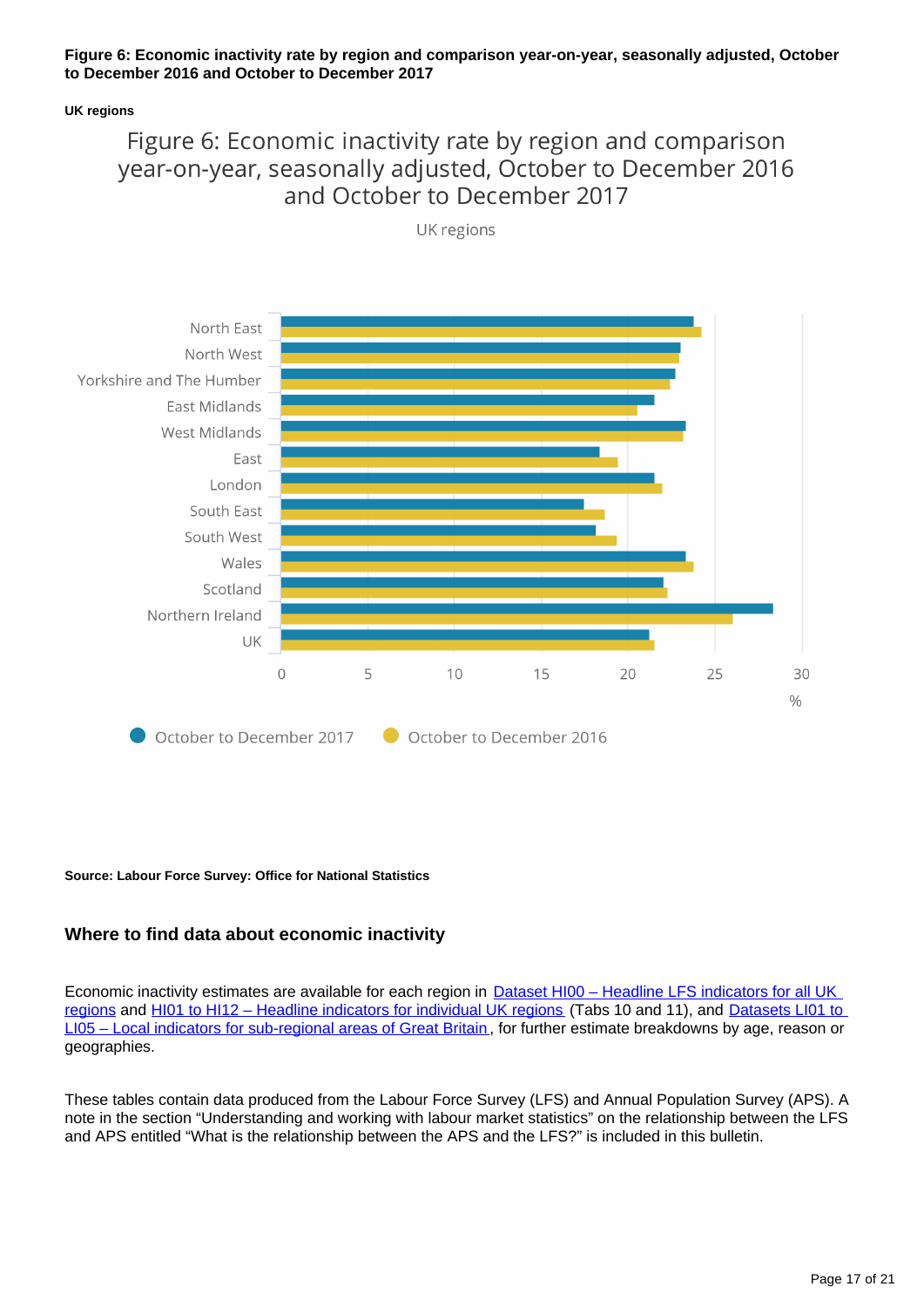## <span id="page-17-0"></span>**9 . Local labour market indicators (first published 24 January 2018)**

#### **Things you need to know about labour market indicators**

Local labour market indicators cover employment, unemployment, economic inactivity and jobs density, for subregional geographic areas such as local and unitary authorities, counties and regions in the UK for the most recent 12-month period available of the Annual Population Survey (APS). The jobs density of an area is the number of jobs per head, of resident population, aged 16 to 64.

#### **Indicators from the Annual Population Survey**

For the period October 2016 to September 2017, the local authorities with the highest employment rates in Great Britain were Crawley at 89.1%, Cotswold at 87.9% and Dartford at 87.6%. Nottingham is the local authority with the lowest rate at 59.3%, followed by Tower Hamlets at 62.1% and Sandwell at 62.4%.

For the period October 2016 to September 2017, the local authorities with the highest unemployment rates in Great Britain were Hartlepool at 9.8%, followed by Tower Hamlets at 9.2% and Birmingham at 8.5%. The local authorities with the lowest rates were South Cambridgeshire at 2.0%, followed by South Lakeland and the Shetland Islands, both at 2.1%. These were followed by a further 72 local authorities all under 3.0%.

#### **Jobs densities (first published 24 January 2018)**

The jobs density of an area is the number of jobs per head, of resident population, aged 16 to 64. In 2016, the highest jobs density in Great Britain was the City of London at 82.55 and the lowest was Lewisham at 0.39. Westminster (4.28) and Camden (2.30), both in London, were the next highest jobs densities. The highest jobs density outside London was the Isles of Scilly at 2.08. After Lewisham, the lowest jobs densities were East Renfrewshire at 0.44, followed by East Dunbartonshire and Haringey, both at 0.46 and Waltham Forest and Redbridge in Surrey, both at 0.47.

#### **Where to find data about local labour market indicators**

Annual Population Survey (APS) estimates are available in **Datasets LI01 to LI05 - Local indicators for sub**[regional areas of Great Britain](http://www.ons.gov.uk/employmentandlabourmarket/peopleinwork/employmentandemployeetypes/bulletins/regionallabourmarket/february2018/relateddata/) and Claimant Count estimates are available in Datasets [CC01 – Claimant Count](http://www.ons.gov.uk/employmentandlabourmarket/peoplenotinwork/unemployment/datasets/claimantcountbyunitaryandlocalauthorityexperimental)  [by unitary and local authority](http://www.ons.gov.uk/employmentandlabourmarket/peoplenotinwork/unemployment/datasets/claimantcountbyunitaryandlocalauthorityexperimental) and [CC02 – Claimant Count by parliamentary constituency](http://www.ons.gov.uk/employmentandlabourmarket/peoplenotinwork/unemployment/datasets/claimantcountbyparliamentaryconstituencyexperimental) , [CC02.1 – Claimant](https://www.ons.gov.uk/employmentandlabourmarket/peopleinwork/employmentandemployeetypes/datasets/cc021regionallabourmarketclaimantcountforscottishparliamentaryconstituenciesexperimental)  [Count for constituencies of the Scottish Parliament](https://www.ons.gov.uk/employmentandlabourmarket/peopleinwork/employmentandemployeetypes/datasets/cc021regionallabourmarketclaimantcountforscottishparliamentaryconstituenciesexperimental), and [CC03 – Claimant Count for Local Enterprise Partnerships](https://www.ons.gov.uk/employmentandlabourmarket/peopleinwork/employmentandemployeetypes/datasets/cc03regionallabourmarketclaimantcountforlocalenterprisepartnershipsexperimental) in this statistical bulletin.

These tables contain data produced from the APS. A note in the section "Understanding and working with labour market statistics" entitled "What is the relationship between the APS and the LFS?" is included in this bulletin.

### <span id="page-17-1"></span>**10 . Upcoming changes and future publication dates**

#### **Future publication dates**

On 13 February 2018 we announced [changes to previously announced publication dates](https://www.ons.gov.uk/news/statementsandletters/changestoonsreleasetimetable) from April 2018. The revised publication dates up to the end of 2018 are: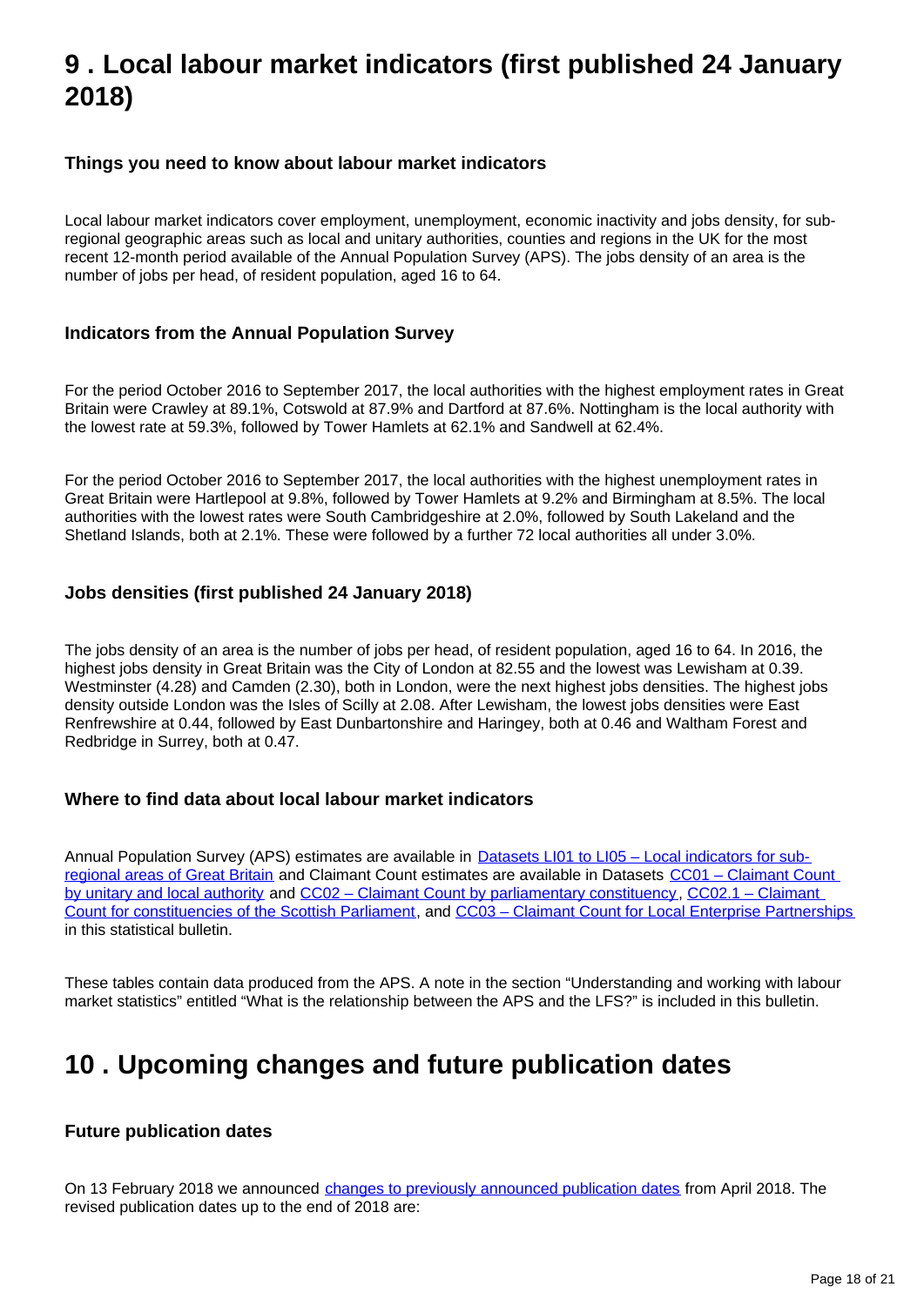Wednesday 21 March 2018 Tuesday 17 April 2018 Tuesday 15 May 2018 Tuesday 12 June 2018 Tuesday 17 July 2018 Tuesday 14 August 2018 Tuesday 11 September 2018 Tuesday 16 October 2018 Tuesday 13 November 2018 Tuesday 11 December 2018

## <span id="page-18-0"></span>**11 . Links to related statistics**

Further information on labour market statistics is available in the following publications:

- **[UK Labour Market statistics](http://www.ons.gov.uk/employmentandlabourmarket/peopleinwork/employmentandemployeetypes/bulletins/uklabourmarket/previousReleases)**
- [Public sector employment](http://www.ons.gov.uk/employmentandlabourmarket/peopleinwork/publicsectorpersonnel/bulletins/publicsectoremployment/previousReleases)
- [Young people not in education, employment or training \(NEET\)](http://www.ons.gov.uk/employmentandlabourmarket/peoplenotinwork/unemployment/bulletins/youngpeoplenotineducationemploymentortrainingneet/previousReleases)
- [Labour productivity](http://www.ons.gov.uk/employmentandlabourmarket/peopleinwork/labourproductivity/bulletins/labourproductivity/previousReleases)
- [Annual Survey of Hours and Earnings \(ASHE\)](http://www.ons.gov.uk/employmentandlabourmarket/peopleinwork/earningsandworkinghours/bulletins/annualsurveyofhoursandearnings/previousReleases)
- **[Business Register and Employment Survey \(BRES\)](http://www.ons.gov.uk/employmentandlabourmarket/peopleinwork/employmentandemployeetypes/bulletins/businessregisterandemploymentsurveybresprovisionalresults/previousReleases)**
- [regional and local area statistics are also available at NOMIS®](http://www.nomisweb.co.uk/)

We have also produced:

- [ad hoc data and analysis related to employment and employee types](https://www.ons.gov.uk/employmentandlabourmarket/peopleinwork/employmentandemployeetypes/publications)
- [methodological articles related to employment and employee types](https://www.ons.gov.uk/employmentandlabourmarket/peopleinwork/employmentandemployeetypes/topicspecificmethodology)

### **Historic articles published in Economic and Labour Market Review and Labour Market Trends**

Articles about labour market statistics were published in Labour Market Trends (up until 2006) and in Economic and Labour Market Review (from 2007 to 2011). Editions of [Labour Market Trends](http://www.ons.gov.uk/ons/rel/lms/labour-market-trends--discontinued-/index.html) are available from July 2001 until January 2006, when the publication was discontinued. Editions of [Economic and Labour Market Review](http://www.ons.gov.uk/ons/rel/elmr/economic-and-labour-market-review/index.html) are available from the first edition, published in February 2007, up until the last edition, published in May 2011.

## <span id="page-18-1"></span>**12 . Quality and methodology**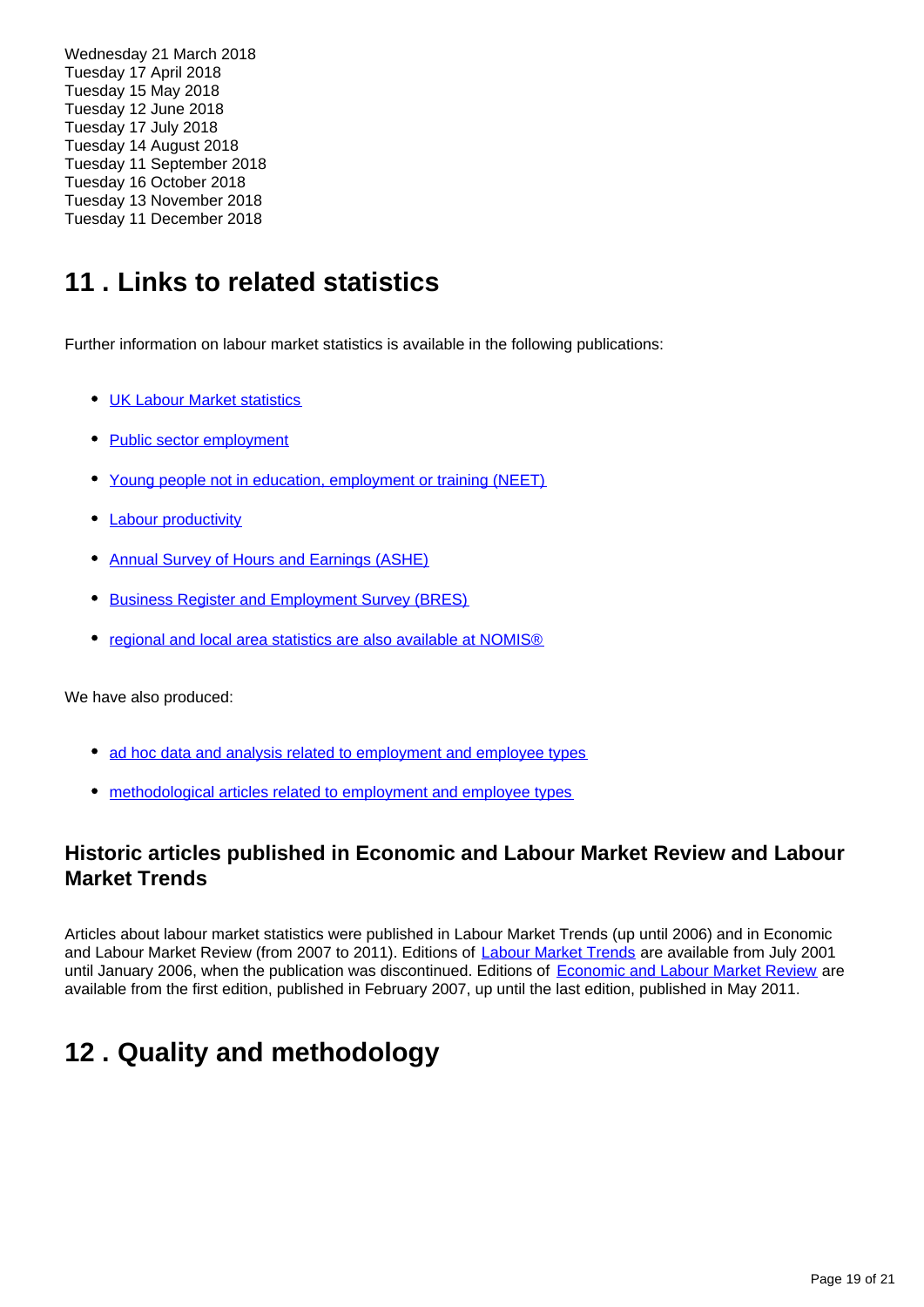#### **Accuracy and reliability of survey estimates**

Most of the figures in this statistical bulletin come from surveys of households or businesses. Surveys gather information from a sample rather than from the whole population. The sample is designed carefully to allow for this, and to be as accurate as possible given practical limitations such as time and cost constraints, but results from sample surveys are always estimates, not precise figures. This means that they are subject to a margin of error, which can have an impact on how changes in the numbers should be interpreted, especially in the shortterm.

Changes in the numbers reported in this statistical bulletin (and especially the rates) between three-month periods are usually not greater than the margin of error. In practice, this means that small, short-term movements in reported rates (for example, within plus or minus 0.3 percentage points) should be treated as indicative, and considered alongside medium- and long-term patterns in the series and corresponding movements in administrative sources, where available, to give a fuller picture.

#### **Quality information**

One indication of the reliability of the main indicators in this bulletin can be obtained by monitoring the size of revisions. These summary measures are available in **Dataset S02 Regional labour market: Sampling variability** [and revisions summary](http://www.ons.gov.uk/employmentandlabourmarket/peopleinwork/employmentandemployeetypes/datasets/samplingvariabilityandrevisionssummaryforregionallabourmarketstatisticss02) spreadsheet and show the size of revisions over the last five years.

The revised data may be subject to sampling or other sources of error. Our standard presentation is to show five years' worth of revisions (that is, 60 observations for a monthly series, 20 for a quarterly series).

#### **Other quality information**

The Quality and Methodology Information reports for labour market statistics contain important information on:

- the strengths and limitations of the data and how it compares with related data
- users and uses of the data
- how the output was created
- the quality of the output including the accuracy of the data

Quality and Methodology Information reports for various labour market topics are available:

[Labour Force Survey Quality and Methodology Information](https://www.ons.gov.uk/employmentandlabourmarket/peopleinwork/employmentandemployeetypes/qmis/labourforcesurveylfsqmi)

[Labour Force Survey performance and quality monitoring reports](https://www.ons.gov.uk/employmentandlabourmarket/peopleinwork/employmentandemployeetypes/methodologies/labourforcesurveyperformanceandqualitymonitoringreports)

[Vacancy Survey Quality and Methodology Information](https://www.ons.gov.uk/employmentandlabourmarket/peopleinwork/employmentandemployeetypes/qmis/vacancysurveyqmi)

[Workforce jobs Quality and Methodology Information](https://www.ons.gov.uk/employmentandlabourmarket/peopleinwork/employmentandemployeetypes/qmis/workforcejobsqmi)

[Average weekly earnings \(AWE\) Quality and Methodology Information](https://www.ons.gov.uk/employmentandlabourmarket/peopleinwork/earningsandworkinghours/methodologies/averageweeklyearningsqmi)